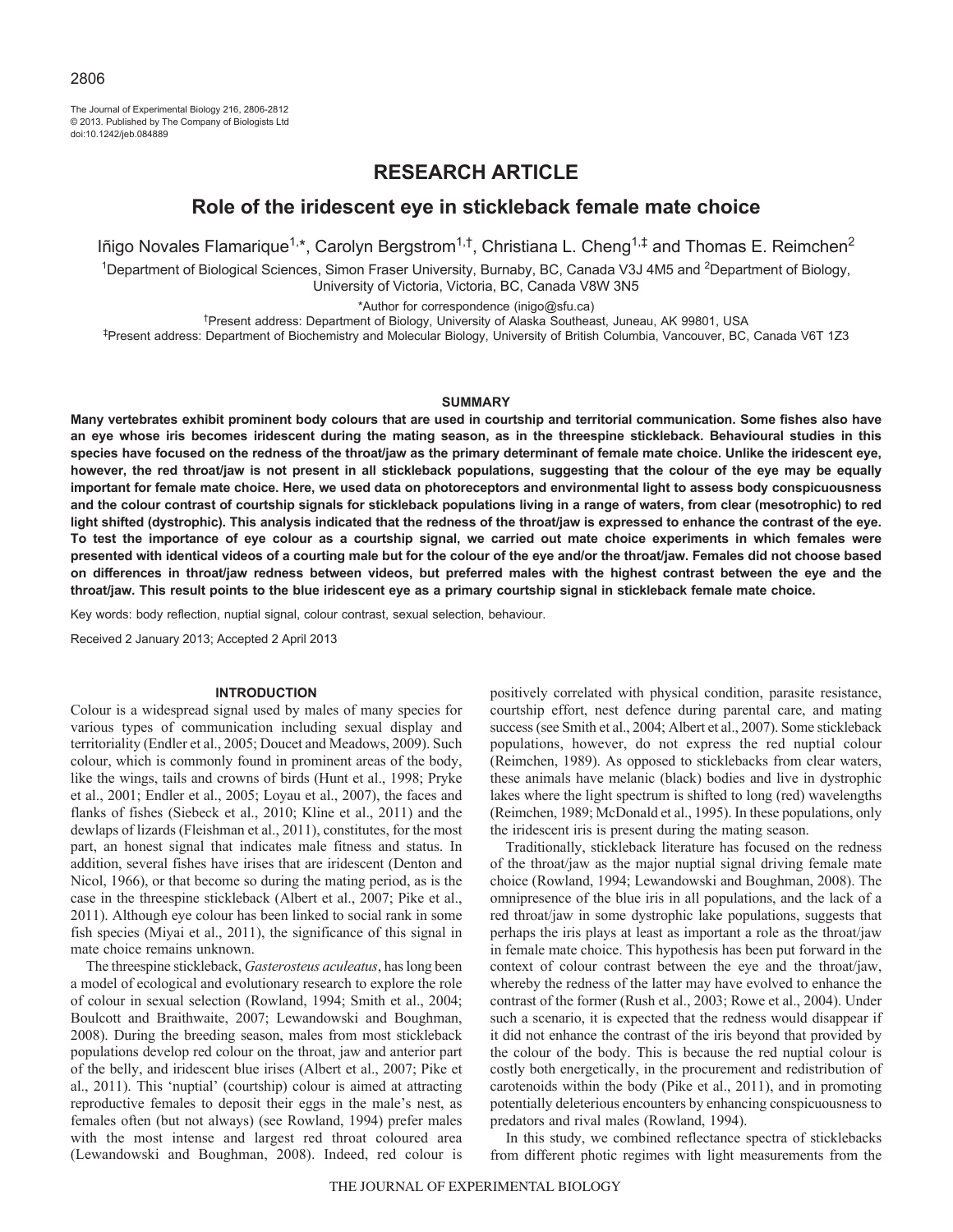environment and data on stickleback visual pigments and photoreceptor densities (Novales Flamarique et al., 2013) to evaluate colour contrast perceived by female sticklebacks when observing males from different populations. This analysis revealed the effect of body colour on conspicuousness, and the contrast of the two courtship signals: the iridescent eye and the red of the throat/jaw. Guided by these results, we performed female mate choice experiments to test whether the iridescent blue eye plays a role in stickleback female mate choice.

# **MATERIALS AND METHODS Animals**

Wild adult threespine stickleback (*G. aculeatus* L.) were obtained from seven locations in British Columbia, Canada: Doogan's Lake, Swan Lake, Mayer Lake, Mayer Pond, Drizzle Lake, Drizzle Pond and the Broughton Archipelago (coastal ocean) (Novales Flamarique et al., 2013). Of these locations, Mayer Lake and Drizzle Lake are dystrophic lakes, Swan Lake is a eutrophic lake, and the rest are mesotrophic water bodies. The dystrophic lakes have no transmission below 500nm at 1m depth and no light at 4m depth (McDonald et al., 1995), whereas the mesotrophic systems are characterized by a full light spectrum in surface waters (320–750nm) and peak transmission in the range 560–565nm with depth (Novales Flamarique and Hawryshyn, 1993; McDonald and Hawryshyn, 1995; Novales Flamarique et al., 2013). Swan Lake exhibits a full light spectrum (320–750 nm) in surface waters but is long wavelength dominated with depth (McDonald and Hawryshyn, 1995; Novales Flamarique et al., 2013). During the reproductive season, stickleback nests are found near the shores of these water bodies spanning a  $\sim$ 0.1–1 m depth range.

Sticklebacks from the various locations were transported live to the aquatic facility of Simon Fraser University where reflectance measurements were obtained using the source waters. All holding and experimental procedures were approved by the Animal Care Committee of Simon Fraser University, which follows the guidelines set by the Canadian Council for Animal Care.

## **Reflectance measurements**

Reflectance measurements were acquired from 10 reproductive males from both dystrophic and mesotrophic lakes. These measurements were conducted in the laboratory on live animals, anaesthetized using a solution of  $25 \text{ mg}^{-1}$  buffered MS-222, and positioned in an underwater holder that allowed repeatable and equivalent measurements between individuals (Novales Flamarique et al., 2007). Illumination was provided by a light guide connected to a tungsten–halogen source and directed at 45deg to the normal to the surface measured. Radiance measurements were obtained using a USB-2000 spectroradiometer equipped with a 600μm diameter input, 0.22NA, liquid light guide (Ocean Optics, Dunedin, FL, USA), with the light guide oriented along the normal to the surface, as in other studies (Rowe et al., 2004). Reflectance measurements were generated by comparison with equivalent radiance measurements from a barium sulphate standard. Mean reflectance spectra were obtained for the following body parts: red throat/jaw, blue iris, melanic flank and nonmelanic flank. Fish from dystrophic lakes were melanic (black) in colour while those from non-dystrophic systems were silvery on the belly and some combination of blue–green–brown colour on the side (flank) (Novales Flamarique et al., 2013).

Because of the limited spectrum emitted by the illumination source, reflectance measurements were restricted to the range 400–700nm. Our measurements closely resembled those obtained by other authors in the human visible range (i.e. λ of 400–750nm), so we decided to extrapolate the curves into the ultraviolet range (λ: 300–400 nm) by mathematically modelling the mean curves published in this region of the spectrum for non-melanic fish flank, red throat/jaw and blue iris (Rush et al., 2003; Rowe et al., 2004). The melanic flank had no reflection in the ultraviolet. Reflectance measurements from several laboratories using a variety of clear water adult sticklebacks from Europe and North America (Rush et al., 2003; Rowe et al., 2004; Rick et al., 2004) have shown similar mean reflectance curves across the spectrum 300–750 nm. These extrapolations were performed to test whether absorbance by the UV cone had any effect on the visual contrast calculations (see 'Photon catch estimates and visual contrast calculations'), i.e. we aimed to assess whether this cone type could play a role in female mate choice or conspecific detection.

## **Photon catch estimates and visual contrast calculations**

Threespine sticklebacks have four spectral types of cone that are maximally sensitive to ultraviolet (UV), short (S, blue), middle (M, green) or long (L, red) wavelength light (Novales Flamarique et al., 2013). We used the mean wavelength of maximum absorbance  $(\lambda_{\text{max}})$  of each cone visual pigment in each population [see table 1 in Novales Flamarique et al. (Novales Flamarique et al., 2013)] to derive visual pigment absorbance spectra based on polynomial templates (Palacios et al., 1996). The use of template-derived absorbance spectra, as opposed to those obtained experimentally, ensures proper β-band representation, which is not always the case from microspectrophotometry records. The derived spectra served to compute absorptance using the equation: absorptance= $1-10^{\text{absorbance} \times S \times l}$ , where *S* is the transverse specific density and *l* is the average outer segment length of each cone type in threespine stickleback [obtained from table 2 in Novales Flamarique et al. (Novales Flamarique et al., 2013)]. For a given spectral cone type, the absorptance term was calculated in the case of opsin conjugation to vitamin  $A_2$  or  $A_1$  chromophore, as indicated by visual pigment measurements from fish in reproductive and nonreproductive condition, respectively (see Novales Flamarique et al., 2013).

Photon catch estimates for each spectral cone type (UV, S, M or L) over the entire retina were calculated as follows:

$$
P = \text{cone fraction} \int (\text{absorption} \times \text{illumination})
$$
  
× 
$$
\times \text{reflectance} \times \text{d}\lambda, \tag{1}
$$

where  $P$  is the photon catch, cone fraction is the ratio of the mean density of a given spectral cone type to that of the sum of all cone types, illumination is the spectral irradiance or radiance of the water body in the relevant direction (sidewelling or downwelling), and reflectance (when relevant) is that of a fish body part, i.e. the throat/jaw, iris or flank. With the exception of the reflectance measurements, all the other parameters were derived from fig.1 (spectral irradiance and related radiance measurements) and fig.8 (cone densities) in Novales Flamarique et al. (Novales Flamarique et al., 2013).

The photon catch estimates were part of two types of calculation. First, they were used to evaluate the adaptation state of each cone mechanism (i.e. the neural pathway sub-served by a particular cone type) in a given visual scenario. Second, they were used to compute the contrast between two adjacent body parts or between the body flank and the background (sidewelling radiance). The adaptation state of each cone mechanism was computed as the photon catch (with the reflectance term equal to 1) of the associated cone type with respect to that of the cone type with the lowest photon catch. In the case of contrast calculations between two body parts, these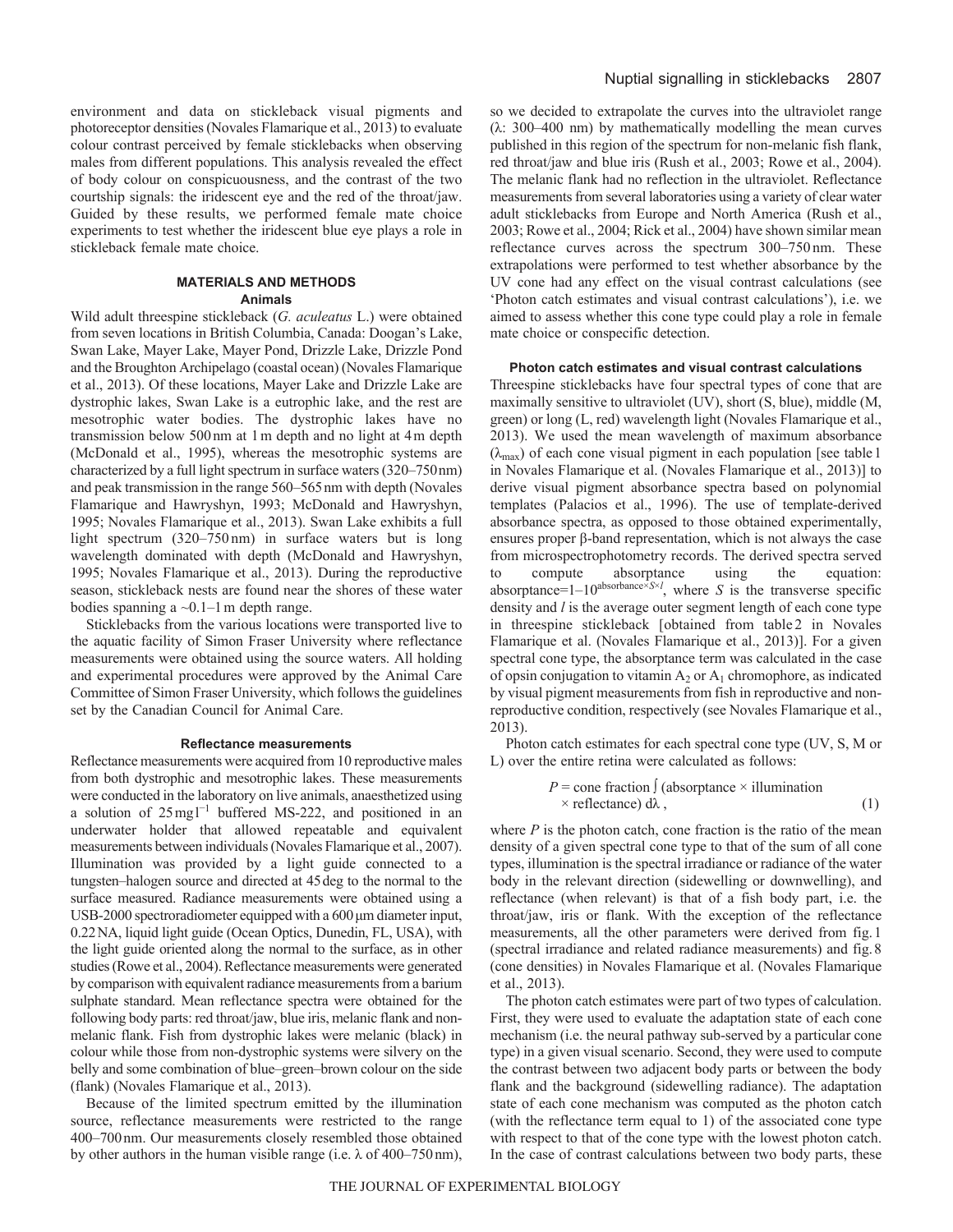normalized values were derived from photon catches in which the adapting illumination was the horizontal radiance, as this is the background against which the female observes a courting male. In the case of contrast calculations between body flank and background (sidewelling radiance), the adapting illumination was the mean irradiance from scans in the downwelling and sidewelling orientations, as these are the directions along which sticklebacks normally view their conspecifics, thus constituting the 'veiling' illumination. The normalized photon catches were used as multiplicative factors to correct the photon catches from targets (body reflections) or background (sidewelling radiance) in the contrast calculations. To our knowledge, there are no available data on threespine stickleback lens transmission but the lens of a related species, the fifteenspine stickleback (*Spinachia spinachia*), is highly transmissive in the UV to visible range (drop to 50% transmission at 320nm) (Thorpe et al., 1993). As such, we did not consider this factor in the photon catch calculations.

Colour contrast between a body part and the water background (sidewelling radiance) or between two body parts was computed as the difference in photon catch between the two visual targets (or target and background) divided by the sum of photon catches from all cone types involved. There were seven sets of colour contrast calculations performed that compared adjacent visual features, as follows: (1) melanic flank and sidewelling light, (2) non-melanic flank and sidewelling light, (3) red throat/jaw and melanic flank, (4) red throat/jaw and non-melanic flank, (5) blue iris and melanic flank, (6) blue iris and non-melanic flank, and (7) blue iris and red throat/jaw. The comparisons were guided by the most likely contrast features that would be apparent to a female when observing the ritualized postures of the male stickleback during the mating dance, such as the vertical fanning of the nest and the oblique zig-zag movements (Rowland, 1994).

Comparisons 3–7 involved the analysis of nuptial features and, as such, the calculations were based on vitamin A2 visual pigment spectra, because these are the pigments present at the time of reproduction (Novales Flamarique et al., 2013). These comparisons revealed the contrast between different body parts under the various sidewelling adapting backgrounds [measured at 40 cm depth (Novales Flamarique et al., 2013), i.e. close to the mid-range of nest deposition] and as a function of whether the fish was melanic or non-melanic. Comparisons 1 and 2 revealed the relative conspicuousness of the melanic *versus*the non-melanic body against the various sidewelling backgrounds, for both vitamin A1- and vitamin A2-dominated retinas. We assumed that the source of light for body reflections was downwelling because the male often fans the nest or swims obliquely during courtship, thereby reflecting downwelling light. Contrast calculations involving an L–M cone interaction (see next paragraph) were restricted to comparisons 3–7 because such a term has been linked to the analysis of carotenoid content in courtship colour of sticklebacks (Pike et al., 2011).

Perceived contrasts were evaluated based on photon catch estimates for various combinations of targets and backgrounds following published interactions of cone mechanisms in fishes, reptiles and mammals (Rowe et al., 2004; Risner et al., 2006; Connaughton and Nelson, 2010). These interactions were based on the following photon catch sums: (1) all cone types, (2) middle wavelength (M) and long wavelength (L) cones minus ultraviolet (UV) and short wavelength (S) cones [i.e.  $(L+M) - (UV+S)$ ], (3) S–L cones, (4) L–M cones, (5) L–M–S cones and (6) L–M–UV cones. The first interaction is a comparison of perceived luminance (summed output from all cones), while the second and third, removing the UV cone contribution from the second, constitute the main colour information channels present in humans, which are also assumed to occur in sticklebacks (Rowe et al., 2004). The remaining interactions have a basis in the retinas of other fishes (Connaughton and Nelson, 2010) and the L–M interaction is also assumed to occur in sticklebacks (Pike et al., 2011).

## **Behavioural experiments**

Reproductive female sticklebacks from Swan Lake (total *N*=149) were used in experiments designed to test the role of the male's colour contrast between body parts (e.g. iris and throat/jaw) or between body parts and background (e.g. iris and background), in female mate choice preference. A role for iris–throat/jaw contrast in mate selection of sticklebacks has been hypothesized previously (Rush et al., 2003; Rowe et al., 2004) but never tested, and our mathematical estimates and fish colour observations suggested that such contrast could be of importance to Swan Lake fish.

These experiments were carried out at the Nature Conservancy House of Swan Lake using water collected from the lake. Live females were caught using minnow traps and screened for responsiveness to a video showing a male performing the courting dance. Responsive females were left to acclimate to the holding aquarium and tested for mate preference over the next 2–3days. The experimental set-up consisted of a 40l aquarium with a line painted across its bottom surface bisecting it into two equal halves. Three of the four aquarium side walls were covered with black mat tape; the remaining side had a computer screen placed immediately next to it, on the outside. The screen was divided into two equal halves, each projecting identical looping videos of a reproductive male performing the ritual mating dance near its nest. The dividing line on the screen was matched to that on the aquarium bottom surface such that the two videos projected onto corresponding halves of the aquarium. The aquarium was filmed from above using a digital camera (Canon FS10).

Each experiment consisted of placing a reproductive, gravid female in the aquarium and filming its movements for 15min following 5min of acclimation. The female was simultaneously exposed to the two videos in which only the colour of the throat/jaw (including the opercula) and/or iris had been digitally manipulated using Adobe Photoshop. The videos were 11s long and re-looped for the duration of the experiment. To avoid spatial bias in female choice, the two videos swapped sides every other experiment. Fourteen videos containing different combinations of iris and throat/jaw colours were produced and two of them paired at a time for a given experiment. The pairings were arranged to have an overall range of contrasts between iris and jaw/throats and between throats that resembled those found in nature. In total, seven video combinations were tested and between 21 and 22 females were used for each. Each female was used only once.

The spectral emissions of the iris, throat/jaw, flank and background (average of three locations) on each video were measured from the computer screen, through the glass aquarium wall, using the USB-2000 spectroradiometer and the liquid light guide. None of these emissions contained UV wavelengths. Perceived contrast was calculated between the following visual targets: (1) iris and throat/jaw per video, (2) iris and flank per video, (3) iris and background per video, (4) throat and flank per video, (5) throat and background per video, (6) irises between videos and (7) throats between videos. These contrasts were computed from photon catches (corrected for veiling light in the aquarium and with the reflectance term set to 1) using the cone interactions described previously. The range of contrasts between eye and throat/jaw and between throat and flank from the videos was 0.004–0.89 and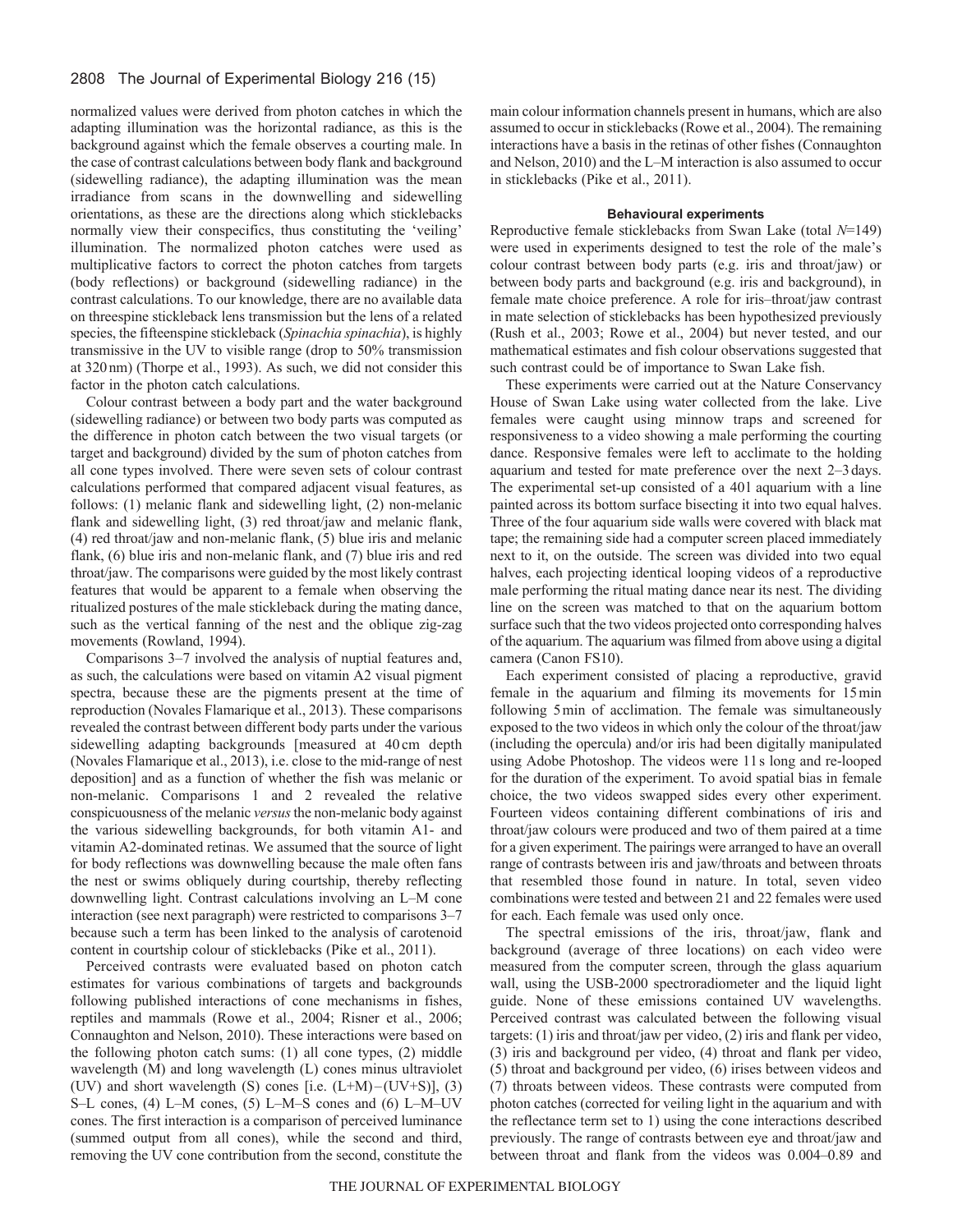0.005–0.98, respectively. For the L–M and S–L cone interactions, which were statistically significantly correlated with female choice (see Results), these ranges were: 0.006–0.56 (L–M, iris to throat/jaw contrast), 0.015–0.95 (S–L, iris to throat/jaw contrast), 0.31–0.58 (L–M, throat to flank contrast) and 0.27–0.98 (S–L, throat to flank contrast). The range of contrasts between eye and throat/jaw and between throat and flank computed from live stickleback measurements was 0.005–0.85 and 0.003–0.81, respectively. For the L–M and S–L cone interactions, these contrasts were: 0.005–0.61 (L–M, iris to throat/jaw contrast), 0.05–0.72 (S–L, iris to throat/jaw contrast), 0.13–0.80 (L–M, throat to flank contrast) and 0.22–0.84 (S–L, throat to flank contrast). Thus, the contrasts computed from the videos were mostly within the ranges predicted for sticklebacks in nature, and the contrasts for the two nuptial features (i.e. eye to throat/jaw and throat/jaw to flank) spanned similar ranges (<3% difference overall from all cone interactions). These comparisons suggest that the characteristics of nuptial features in the videos would not have led to an inherent bias toward a particular feature by the female. Female interest in a given combination of parameters (e.g. iris–throat/jaw) was determined by the average length of time that a female faced toward a video per visit. We then computed the difference in mean female visit time between videos per experiment as a measure of female preference.

The data obtained on differences in video contrast and differences in mean female visit time were not normally distributed, even after multiple transformations, so parametric tests could not be used in the analysis. As a result, the analysis was based on a non-parametric test (Kendall's rank correlation) performed on the ranked values of the data. In the analysis of iris–throat/jaw combinations, for instance, the experiment with the smallest difference in colour contrast between iris and throat/jaw between videos was ranked '1' and the experiment with the greatest difference was ranked '7', with intermediate contrasts between videos assuming corresponding values within that range. Likewise, the lowest mean female visit time difference between videos was ranked '1' and the highest was ranked '7'.

# **RESULTS**

# **Fish reflectance**

The sticklebacks inhabiting dystrophic lakes had melanic (black) bodies and exhibited little to no red nuptial colour (Novales Flamarique et al., 2013). Similar to fish from other water bodies, however, melanic sticklebacks had a blue iridescent iris during the mating season. The iris reflectance was the spectral complement of the red from the throat/jaw exhibited by fish from non-dystrophic systems (Fig.1). As has been previously observed in other stickleback populations (Reimchen, 1989), the area of red colour was most extensive for sticklebacks from the clearest freshwater bodies (e.g. Doogan's Lake) where the throat, jaw (including the opercula) and belly (including the pectoral fins) were often prominently coloured (Novales Flamarique et al., 2013). The typical flank of non-melanic fish had highest reflectance in the long wavelengths whereas that of melanic fish showed very little reflectance (Fig.1).

## **Visual contrast of conspecifics**

All cone interactions considered showed that the melanic flank would exhibit low contrast (<0.25) in the red light-shifted waters of dystrophic lakes when compared with other water types (contrasts >0.4) (Fig.2A). The non-melanic flank would, conversely, show highest contrast  $(0.5)$  in dystrophic waters and generally much less contrast (<0.4) in mesotrophic and eutrophic waters (Fig. 2B). Variability in these results arose primarily from differences in the ratio of downwelling to sidewelling light and the spectral profile of



Fig. 1. Mean spectral reflectance of stickleback body parts (*N*=10). The iris showed a mean reflectance curve that was the spectral complement of that of the throat/jaw. The spectral trends of the melanic (black) and nonmelanic flanks were similar, but the melanic flank had almost no reflectance.

transmitted light between water bodies (Novales Flamarique et al., 2013). Although higher contrasts were obtained for vitamin A2- as opposed to vitamin A1-based visual pigments, chromophore type altered the results by less than 0.05 (Fig.2A,B). In general, computed contrasts were in line with our snorkelling observations: darker and lighter sticklebacks were harder to detect in dystrophic and mesotrophic systems, respectively. The correspondence between our human observations and the modelling results is supported by previous research in which the perception of stickleback throat colour hues was equal when human rankings were compared with those produced by a neural model based on predicted sensitivities of the S, M and L cone mechanisms of sticklebacks (Rowe et al., 2006).

Our modelling results also indicated that the red colour of the throat/jaw and the blue of the iris would exhibit more contrast against the melanic than the non-melanic flank, regardless of water type (Fig.2C–F). The lowest contrasts found were for spectrally opponent mechanisms involving an L–M interaction. This is because the photon catch of the L and M cone types approximated each other for the various body parts, but especially for the iris, under various spectral regimes. Contrast magnitudes between the iris and throat/jaw were highest for the opponent mechanisms: S–L, L–M and L–M–S (Fig.2G). It is noteworthy that the contribution of the UV cone to the above results was minor (e.g. compare L–M and L–M–UV contrasts), altering values by less than 0.025.

#### **Female mate preference**

When exposed to two videos differing only in the male's iris and/or throat/jaw colours, females spent significantly more time in front of the male with the highest iris to throat/jaw contrast. This was found for both the L–M (Kendall's  $\tau$ =0.82, *P*=0.01) and S–L (Kendall's  $\tau=0.62$ ,  $P=0.05$ ) cone interactions (Fig. 3A,B). In comparison, differences in throat/jaw colour between videos did not significantly affect female choice at  $\alpha$ =0.05 (Kendall's  $\tau$ =0.55, *P*=0.09; Fig.3A,B). None of the other contrasting features (i.e. differences in eye colour, eye-to-flank, eye-to-background, throatto-flank or throat-to-background) analysed between videos had any effect on female mate choice (*P*>0.05).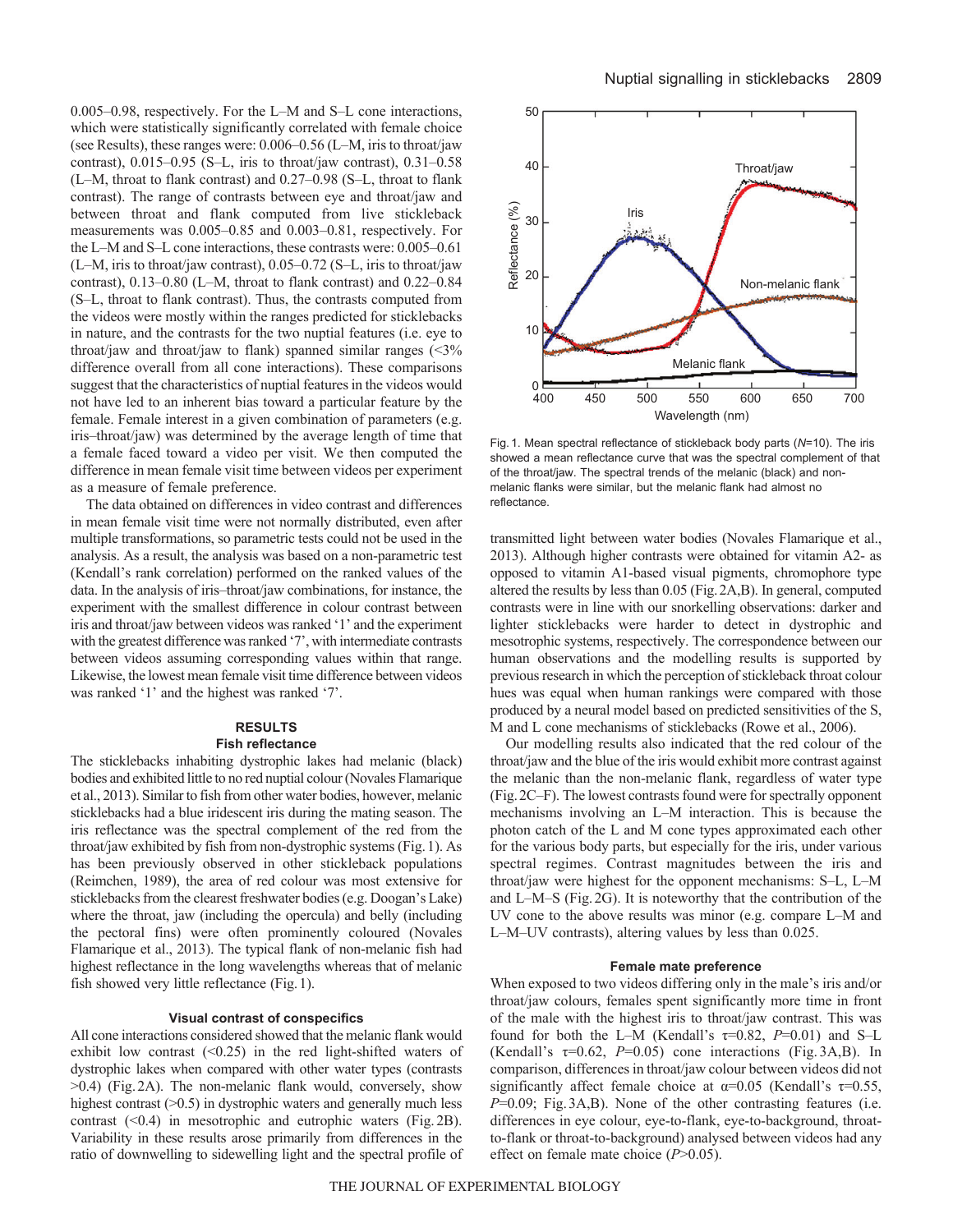



Fig. 2. Average contrasts between body parts and between body flank and background computed for various combinations of cone mechanisms, visual pigments and representative water types (see Novales Flamarique et al., 2013). The body parts or flank–background combinations involved in the computations are as follows: (A) melanic flank–sidewelling light; (B) non-melanic flank–sidewelling light; (C) red throat/jaw–melanic flank; (D) red throat/jaw– non-melanic flank; (E) blue iris–melanic flank; (F) blue iris– non-melanic flank; (G) blue iris–red throat/jaw. The cone mechanisms and visual pigment types considered (A1 or A2 chromophore based) are detailed in the key; UV, ultraviolet; S, short; M, middle; L, long wavelength visual pigment. Negative and positive contrasts reflect a bigger photon catch magnitude for the first or the second term being compared, respectively. O, ocean (Broughton Archipelago); DL, Doogan's Lake; SL, Swan Lake; ML, Mayer Lake; MP, Mayer Pond.



Our modelling results suggest an interplay between two colourdependent attributes, conspicuousness and camouflage, in the evolution of stickleback nuptial colour. Accordingly, the red throat/jaw exhibits high contrast on a melanic stickleback (Fig. 2C), but this nuptial feature would also disrupt its camouflage in dystrophic waters (Fig. 2A), perhaps inducing its disappearance over time (Reimchen, 1989). In comparison, the red throat/jaw shows less contrast next to a non-melanic flank (Fig. 2D), which is the preferred colour for camouflage in mesotrophic and eutrophic waters (Fig. 2B). In fact, in the ocean and in Swan Lake, the contrast between the red throat/jaw and the flank is of similar or smaller magnitude to that between the flank and the spectral background (Fig. 2B,D). This suggests that the extra conspicuousness gained from a red throat/jaw for the purposes of sexual display does not significantly alter overall camouflage.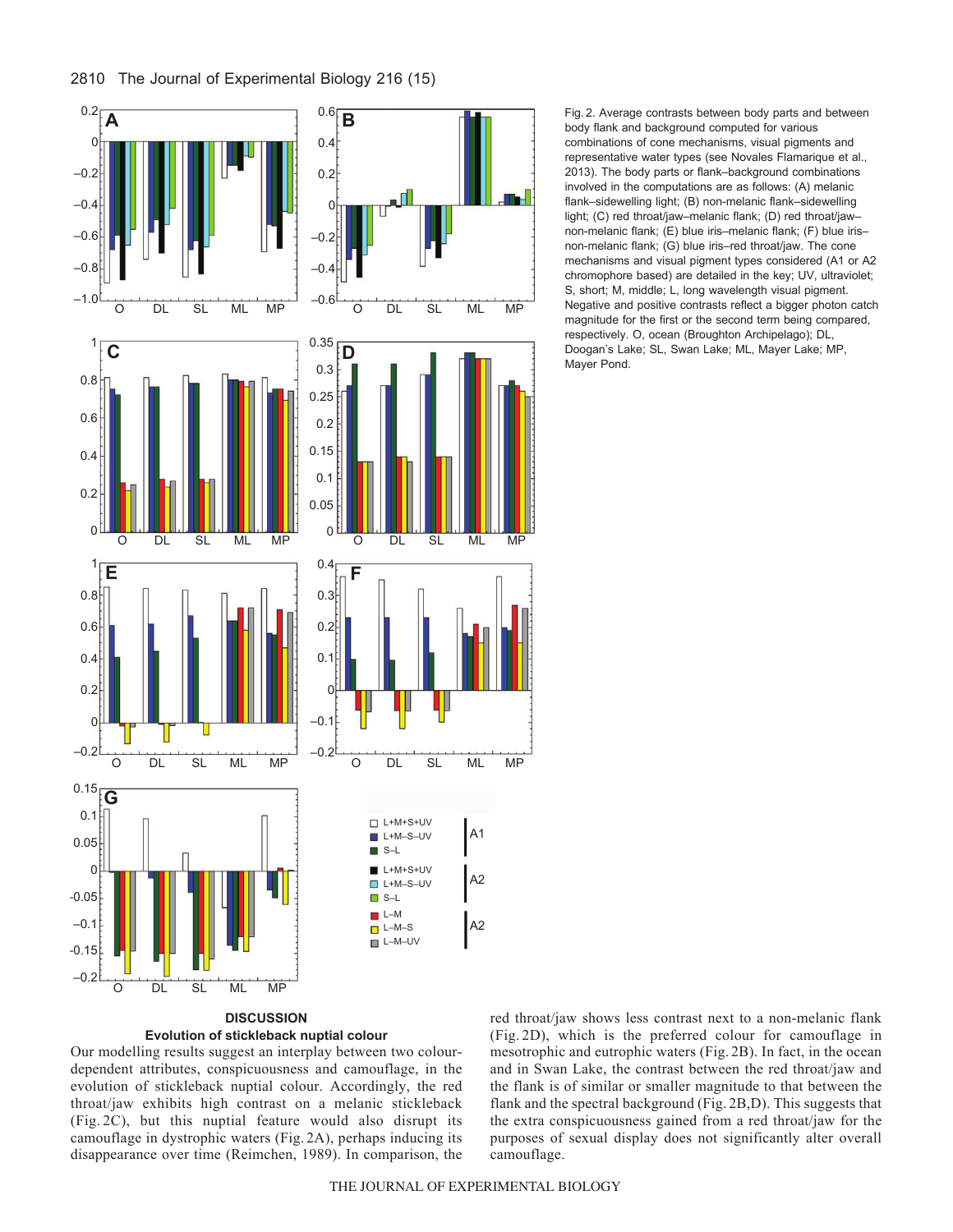

Fig. 3. Female choice between paired videos of a reproductive male performing the ritual mating dance in which only the colour of the eye and/or the throat/jaw varied between videos. (A,B) Correlations between female preference, expressed as the mean visit time difference between videos, and contrast difference of the iris–throat/jaw between videos (blue) or between throats between videos (red) for the L–M (A) or S–L (B) cone interactions. Only the correlations involving iris–throat/jaw contrasts were statistically significant at α=0.05. (C–P) The same video frame, illustrating the male's iris and throat/jaw colours, for the seven paired combinations of videos presented to the female. Paired frames represent videos with the lowest (C,D) to highest (O,P) mean female visit time difference between videos. Video frames that are the same: C and O; F, J and P; H and I; K and M.

The blue iris also shows higher contrast against a melanic than a non-melanic flank (Fig.2E,F) and its contrast against the red throat/jaw is lower than that against a melanic flank (Fig.2E,G). This provides another reason for the loss of the red throat/jaw colour in melanic sticklebacks, i.e. the redness does not enhance the contrast of the iris beyond that provided by the melanic flank. In keeping the blue iris alone as a courtship feature, melanic males can provide information to the female about their quality at close range, as required during mating displays, while avoiding signal detection by predators located further away.

In non-dystrophic waters, however, the blue iris exhibits contrasts against the red throat/jaw that are similar to or improved over those against a non-melanic flank for the S–L and L–M cone interactions (Fig.2F,G). Coincidently, it is these neural pathways that may be linked with the analysis of concentration and relative proportion of carotenoids, the skin pigments that produce the nuptial colours (Pike et al., 2011). Thus, based on these neural processing pathways, nonmelanic sticklebacks should retain the red throat/jaw as it provides additional contrast against the iris beyond that provided by the flank.

Our behavioural results support the above evolutionary scenario whereby the red throat/jaw would be maintained to enhance the contrast of the iris, the only nuptial feature present in all stickleback populations. Females preferentially chose males based on differences in contrast between the iris and the throat/jaw (Fig. 3). This unexpected result points to the iris as the main nuptial signal in stickleback mating behaviour and illustrates the importance of colour contrast in female mate choice. Because other lower vertebrates exhibit adjacent courtship features of contrasting colours (e.g. Meyers et al., 2006), our results should be of relevance to understanding the evolution of mating signals and mating behaviour in a variety of taxa.

## **Potential roles of the UV cone in stickleback vision**

Both our modelling and behavioural results indicate that, among single cones, S cones should play the major role in the colour vision of sticklebacks during mate selection or conspecific detection. UV cones, instead, are smaller and fewer in number (Novales Flamarique et al., 2013), leading to contrast calculations that are, overall, unaffected by UV cone input. It is only when computing throat/jaw and iris contrasts under the L–M–UV interaction that UV cone input alters the results by up to 0.023 (Fig.7D–G). This is because, under some of the lighting conditions considered, the L and M cones had a similar photon catch for these body parts. Thus, an antagonistic interaction between L and M cone mechanisms, as previously documented in salmonid and